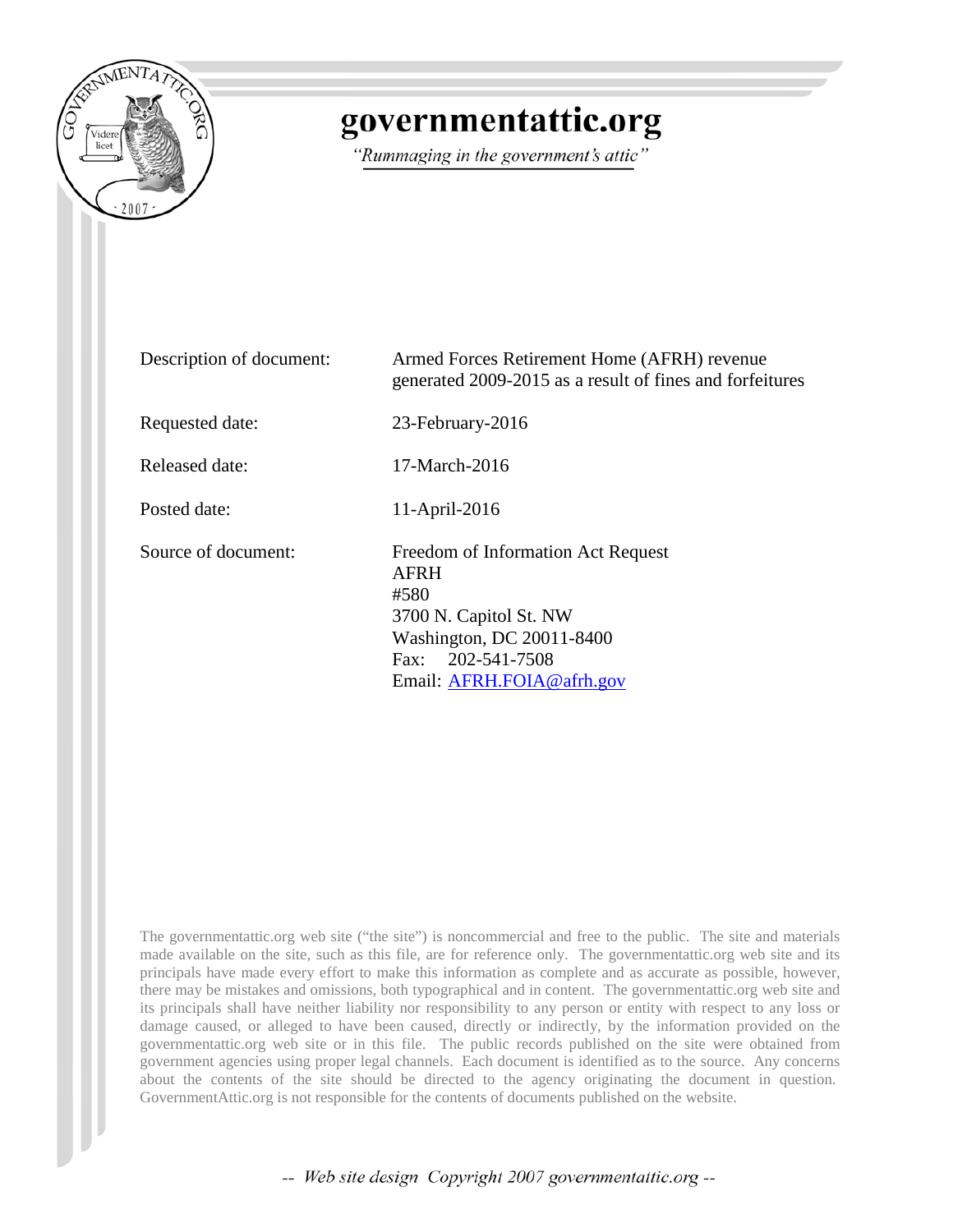

## **ARMED FORCES RETIREMENT HOME 3700 NORTH CAPITOL STREET,** N.W. **P.O. Box.580 WASHINGTON,** D.C~ **20011**

1 7 MAR 2016

Re: Freedom of Information Act Request: #16-7

This letter is in response to your Freedom of Information Act (FOIA) request received 23 February 2016, in which you requested a copy of documents concerning or discussing the reasons for the drop in monies' collected from fines and forfeitures located within the financial office at AFRH.

The only document that was located in the financial office is attached. It demonstrates the revenue generated from 2009- 2015 as a result of fines and forfeitures. Please note that this has been attributed to mostly a force reduction in the Unites States Military. The United States Military is a much smaller force than it has been in the past.

We have responsive records to satisfy your request. You are granted full access to those records, and a copy is enclosed. The cost to process your request is less than \$20.00; therefore, the fee is waived.

Your request is now completed. If you have any questions, you may contact me at 202-541-7554 or by email at afrh.foia@afrh.gov.

Sincerely,

 $\sum$   $\ell$  $\longrightarrow$  Pebbles Young  $\left( \begin{array}{c} 1 \end{array} \right)$  FOIA Qffiger

Attachment: AFRH Revenue 2009-2015 w/2016 estimate